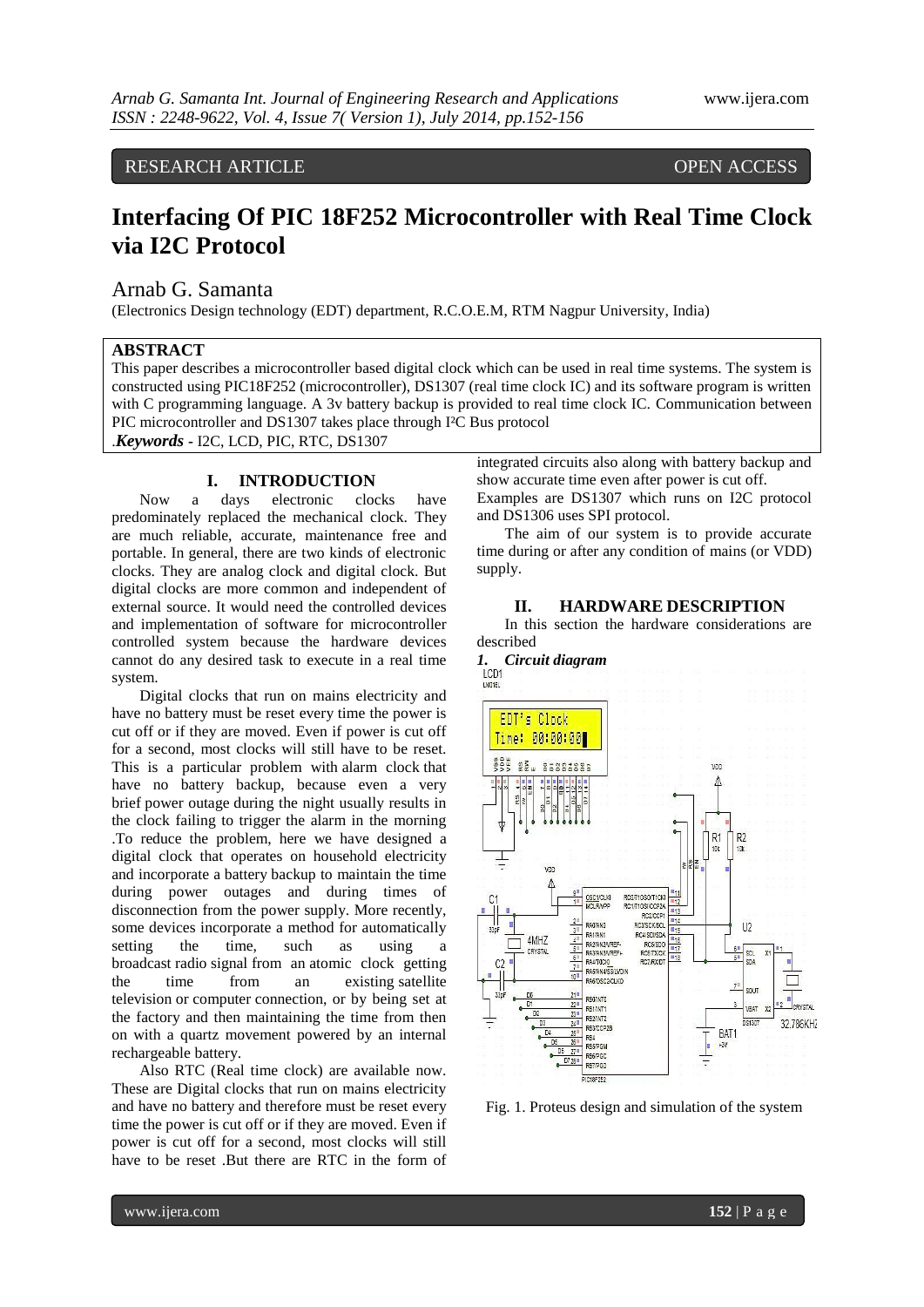#### *2. Major Components*

#### *2.1. PIC18F252 Microcontroller*

PIC stands for Peripheral Interface Controller. PIC microcontrollers are manufactured by Microchip Technology Corporation. PIC18F252 microcontroller has a RISC architecture having 28 pins that comes with standard features.



Fig. 2. Simplified view of PIC microcontroller

Some of the peripheral features are:

- High current sink/source 25 mA/25 mA
- Three external interrupt pins
- Timer0 module: 8-bit/16-bit timer/counter with 8-bit programmable prescaler
- Timer1 module: 16-bit timer/counter
- Timer2 module: 8-bit timer/counter with 8-bit period registers (time-base for PWM)
- Timer3 module: 16-bit timer/counter
- Secondary oscillator clock option Timer1/Timer3
- Two Capture/Compare/PWM (CCP) modules. CCP pins that can be configured as: Capture input: capture is 16-bit, max. resolution 6.25 ns (TCY/16) - Compare is 16-bit, max. resolution 100 ns  $(TCY)$ PWM output: PWM resolution is 1- to 10-bit, max. PWM freq.  $\omega$ : 8-bit resolution = 156 kHz, 10-bit resolution  $=$  39 kHz
- Master Synchronous Serial Port (MSSP) module Two modes of operation: - 3-wire SPI (supports all 4 SPI modes)
	- I2C Master and Slave mode

#### *2.2. DS1307 (Real Time Clock IC)*

DS1307 is a low power serial real time clock with full binary coded decimal (BCD) clock/calendar plus 56 bytes of NV SRAM (Non Volatile Static Random Access Memory). Data and Address are transferred serially through a bidirectional I2C bus. The RTC provide year, month, date, hour, minute and second's information. The end date of months is

www.ijera.com **153** | P a g e

automatically adjusted for months fewer than 31 days including leap year compensation up to year 2100. It can operate either in 24-hour format or 12-hour format with AM/PM indicator. DS1307 comes with built-in power sensing circuit which senses power failures and automatically switches to back up supply. The DS1307 RTC uses an external 32.768kHz Crystal Oscillator and it does not require any external resistors or capacitors to operate.



Fig. 3. DS1307 IC with primary connection

There is a list of the registers that one has to configure and set for the RTC to work. There are six registers for time keeping purpose and one register at 07h which is for configuring a square wave output derived from the clock.

The column function tells us what function each register is doing. Most of the details such a seconds, minutes, hours, months and years are given in 4 bit [BCD](http://en.wikipedia.org/wiki/Binary-coded_decimal) format. Similarly the tens place of the months is never going to go beyond 1 so it just a single bit saying 0 or 1. The registers bits that are marked 0 will always be read 0.

| <b>ADDRESS</b> | BIT 7   | BIT <sub>6</sub> | BIT <sub>5</sub> | BIT <sub>4</sub> | BIT <sub>3</sub> | BIT <sub>2</sub> | BIT <sub>1</sub> | BIT <sub>0</sub> | <b>FUNCTION</b>      | <b>RANGE</b>                    |
|----------------|---------|------------------|------------------|------------------|------------------|------------------|------------------|------------------|----------------------|---------------------------------|
| 00h            | CH      | 10 Seconds       |                  |                  | Seconds          |                  |                  |                  | Seconds              | $00 - 59$                       |
| 01h            | 0       | 10 Minutes       |                  |                  | Minutes          |                  |                  |                  | Minutes              | $00 - 59$                       |
| 02h            | o       | 12               | 10<br>Hour       | 10<br>Hour       |                  |                  |                  |                  | Hours                | $1 - 12$<br>+AM/PM<br>$00 - 23$ |
|                |         | 24               | <b>PM</b><br>AM  |                  | Hours            |                  |                  |                  |                      |                                 |
| 03h            | 0       | 0                | 0                | 0                | 0                | DAY              |                  |                  | Day                  | $01 - 07$                       |
| 04h            | 0       | Ô<br>10 Date     |                  |                  | Date             |                  |                  |                  | Date                 | $01 - 31$                       |
| 05h            | 0       | 0                | 0                | 10<br>Month      | Month            |                  |                  |                  | Month                | $01 - 12$                       |
| 06h            | 10 Year |                  |                  |                  | Year             |                  |                  | Year             | $00 - 99$            |                                 |
| 07h            | OUT     | 0                | 0                | SQWE             | 0                | 0                | RS <sub>1</sub>  | RS0              | Control              |                                 |
| 08h-3Fh        |         |                  |                  |                  |                  |                  |                  |                  | <b>RAM</b><br>56 x 8 | 00h-FFh                         |

Fig. 4. Table keeper registers

Next comes the representation of the time, either in 12-hour format or 10-hour format. This is done by the bit 6 of the hours register. If set the clock is in 12 hours mode and if cleared it is in 24-hour mode. In 24-hour mode the bit 5 will be used along with the bit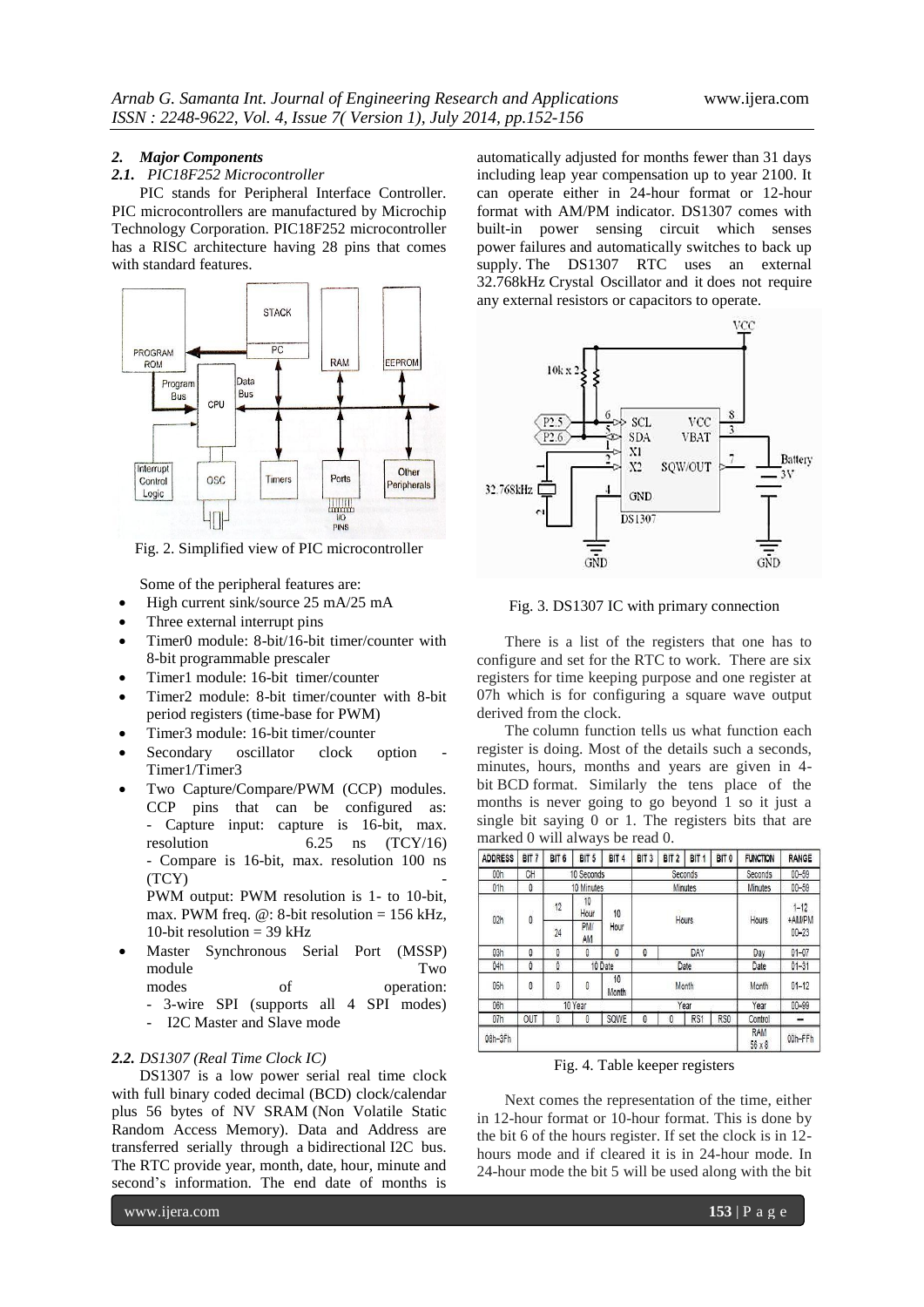4 to read the tens digit hours (as it can go up to 2). In the 12-hours mode the bit 5 is used as an AM or PM indicator. If the bit is set then the time is in PM and if it is cleared it is in AM mode. And as shown in fig. 4. (Table keeper registers) only bit 4 is used to display the tens digit of the hours.

#### *2.3. 16x2 LCD*

16×2 Character LCD is a very basic LCD module which is commonly used in electronics projects and products. It contains 2 rows that can display 16 characters. Fig.5 is the pin diagram of a 16×2 Character LCD display. As in all devices it also has two inputs to give power Vcc and GND. Voltage at VEE determines the Contrast of the display. A 10K potentiometer whose fixed ends are connected to Vcc, GND and variable end is connected to VEE can be used to adjust contrast. A microcontroller needs to send two informations to operate this LCD module, Data and Commands. Data represents the ASCII value (8 bits) of the character to be displayed and Command determines the other operations of LCD such as position to be displayed. Data and Commands are send through the same data lines, which are multiplexed using the RS (Register Select) input of LCD. When it is HIGH, LCD takes it as data to be displayed and when it is LOW, LCD takes it as a command. Data Strobe is given using E (Enable) input of the LCD. When the E (Enable) is HIGH, LCD takes it as valid data or command. The input signal R/W (Read or Write) determines whether data is written to or read from the LCD. In normal cases we need only writing hence it is tied to GROUND in circuits shown in fig.5.



#### Fig. 5. 16x2 LCD

The interface between this LCD and Microcontroller can be 8 bit or 4 bit and the difference between them is in how the data or commands are send to LCD. In the 8 bit mode, 8 bit data and commands are send through the data lines DB0 – DB7 and data strobe is given through E input of the LCD. But 4 bit mode uses only 4 data lines. In this 8 bit data and commands are spited into 2 parts (4 bits each) and are sent sequentially through data lines DB4 – DB7 with its own data strobe through E input. The idea of 4 bit communication is introduced to save pins of a microcontroller. You may think that

4 bit mode will be slower than 8 bit. But the speed difference is only minimal. As LCDs are slow speed devices, the tiny speed difference between these modes is not significant. Just remember that microcontroller is operating at high speed in the range of MHz and we are viewing LCD with our eyes. Due to Persistence of Vision of our eyes we will not even feel the speed difference.

## **III. PRINCIPLE OF OPERATION**

 In order to understand the working principle of RTC system, first there is a need to understand I 2C protocol, as communication between microcontroller and DS1307 IC is done through this protocol, and then the systems working.

## *1. I2C protocol*

 I2C stands for Inter-Integrated circuit is a multimaster serial single-ended computer bus invented by the Philips semiconductor division (today NPX semiconductors) and used for attaching low speed peripherals to a motherboard, embedded system, cell phone, or other digital electronics devices



Fig. 6. One master (uc) and three slave's configuration

I2C uses only two bidirectional open drain lines, SDA-Serial Data Line (half duplexed) and SCL-Serial Clock Line, pulled up with registors. Typical voltages used are  $+5V$  or  $+3.3V$ , although systems with other voltages are also permitted. The I2C reference design has a 7 bit or a 10 bit address space. Common I2C bus speeds are 100 Kbit/s standard mode and 10Kbit/s low speed mode, but arbitrarily low clock frequencies are also allowed. There are also other features such as 16 bit addressing mode.

I2C defines basic types of messages, each of which begins with a START and ends with a STOP. They are:

- Single message where a master writes data to a slave
- Single message where a master reads data from a slave
- Combined messages, where a master issues at least two reads and/or write to one or more slaves

In RTC, micro-controller is configured as master and DS1307 as slave. The following steps are considered while writing to slave device: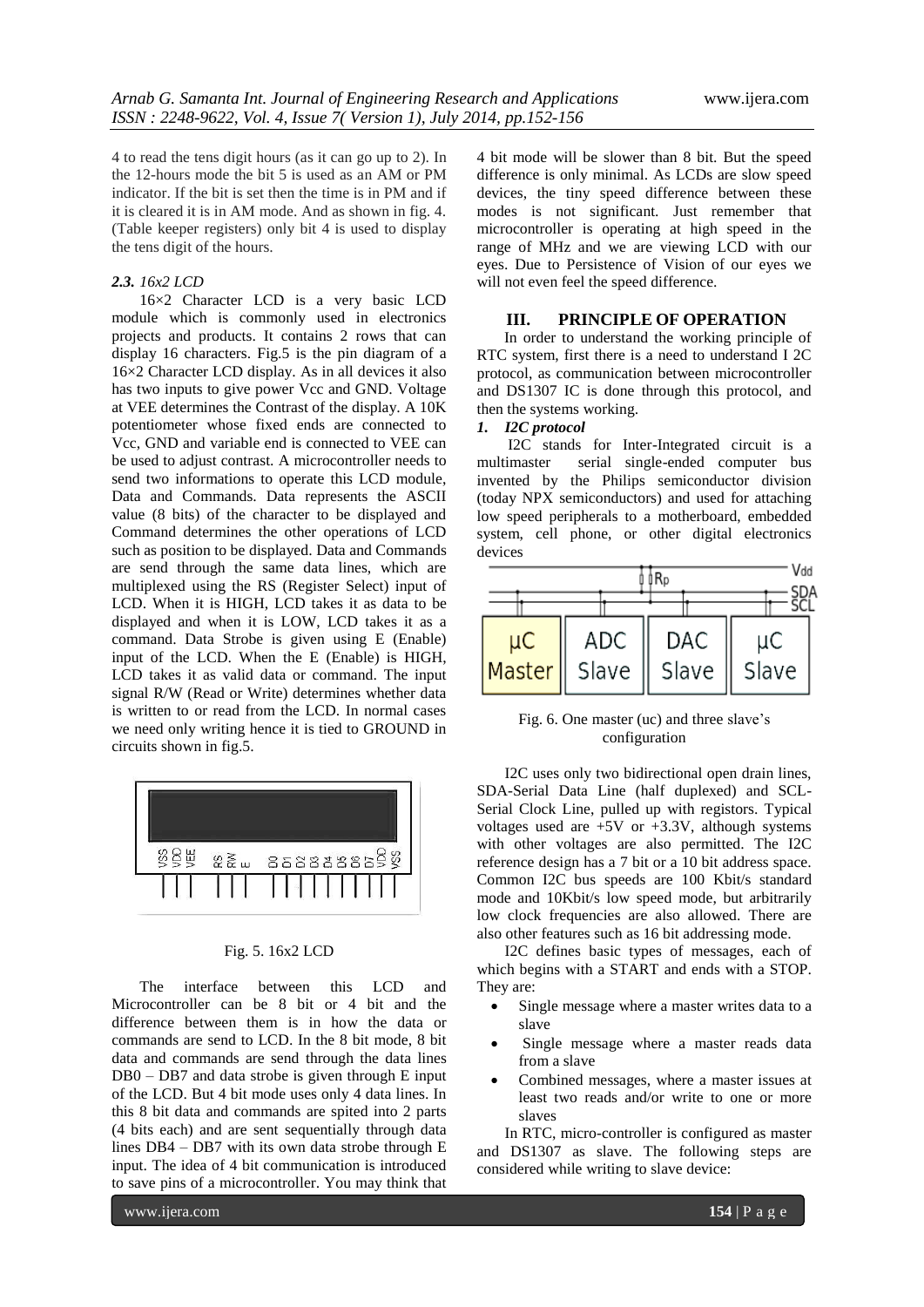- Send a start sequence
- Send the I2C address of the slave with the R/W bit low (even address)
- Send internal register number you want to write to
- Send the data byte
- [optionally, send any further data bytes]
- Send the stop sequence

Here we have DS1307 at the factory default address of 0xD0 (in hex). To start the writing operation we would write 0x01 to the seconds register at 0x00 as follows:

- Send the start sequence
- Send 0xD0 (I2C address of the DS1307 with the R/W bit low (even address))
- Send  $0x00$  internal address of seconds register)
- Send 0x01 (01 data as second)
- Send the stop sequence

To read seconds from DS1307 the following steps are followed:

- Send a start sequence
- Send 0xD0 (I2C address of the DS1307 with the R/W bit low (even address))
- Send 0x00( internal address of seconds register)
- Send the start sequence again (repeated start)
- Send 0xD1 (I2C address of the DS1307 with the R/W bit high (odd address))
- Read data byte from DS1307
- Send the stop sequence

#### *2. Working principle*

The circuit diagram of the digital clock contains different components in which Port B of the controller (PIC18F252) is used as the data lines for the LCD (starting from pin 21- pin 28). Here 16 x 2 lines LCD display is used. In the first line, it'll display "EDT's Clock", in the second line, LCD will be displaying "TIME : : : " with am/pm. Port C is used for the clock setting and it also provides the necessary control signals for the LCD. RC0, RC1, RC2 are connected to R/W, RS, EN of LCD respectively. Pins RC3 and RC4 are connected to SCL and SDA pins of DS1307IC respectively. Pin no. 1 and 10 are connected to the crystal of microcontroller (of 4Mz). The function of crystal is to give pulses to the microcontroller which allows the microcontroller to do various calculations. Pin no.1 of the microcontroller is connected to +5v. This causes the microcontroller to reset at Power ON and to begin execution of program from the first line. In order to limits and stabilize the voltage to +5v to the circuit , voltage regulator IC 7805 can be used. Even if the input voltage goes high up to 14 volts, this IC

gives only +5v to the circuit thus preventing any damage.

# **IV. PROGRAMMING DETALIS**

Program of RTC is written in C language. For this MPTLAB software and C-18 compiler is used. For simulation purpose PROTEUS software is used.

*1. Flowchart*



*2. Programming in C* #include <p18f252.h> #include "msdelay.h" #include "lcd.h"

#include "rtc.h" #include "clock.h" #include "lcd.h"

{

#pragma config OSC=HS, FCMEN=ON, WDT=OFF, IESO=OFF, XINST=OFF, LVP=OFF void disp\_frame(); void main()

> SSPADD=9; //*set i2c clock* SSPCON1=0b00101000; //*set i2c master* SSPSTATbits.SMP=1;  $ADCON1 = 0x0F$ ; LCD\_init();